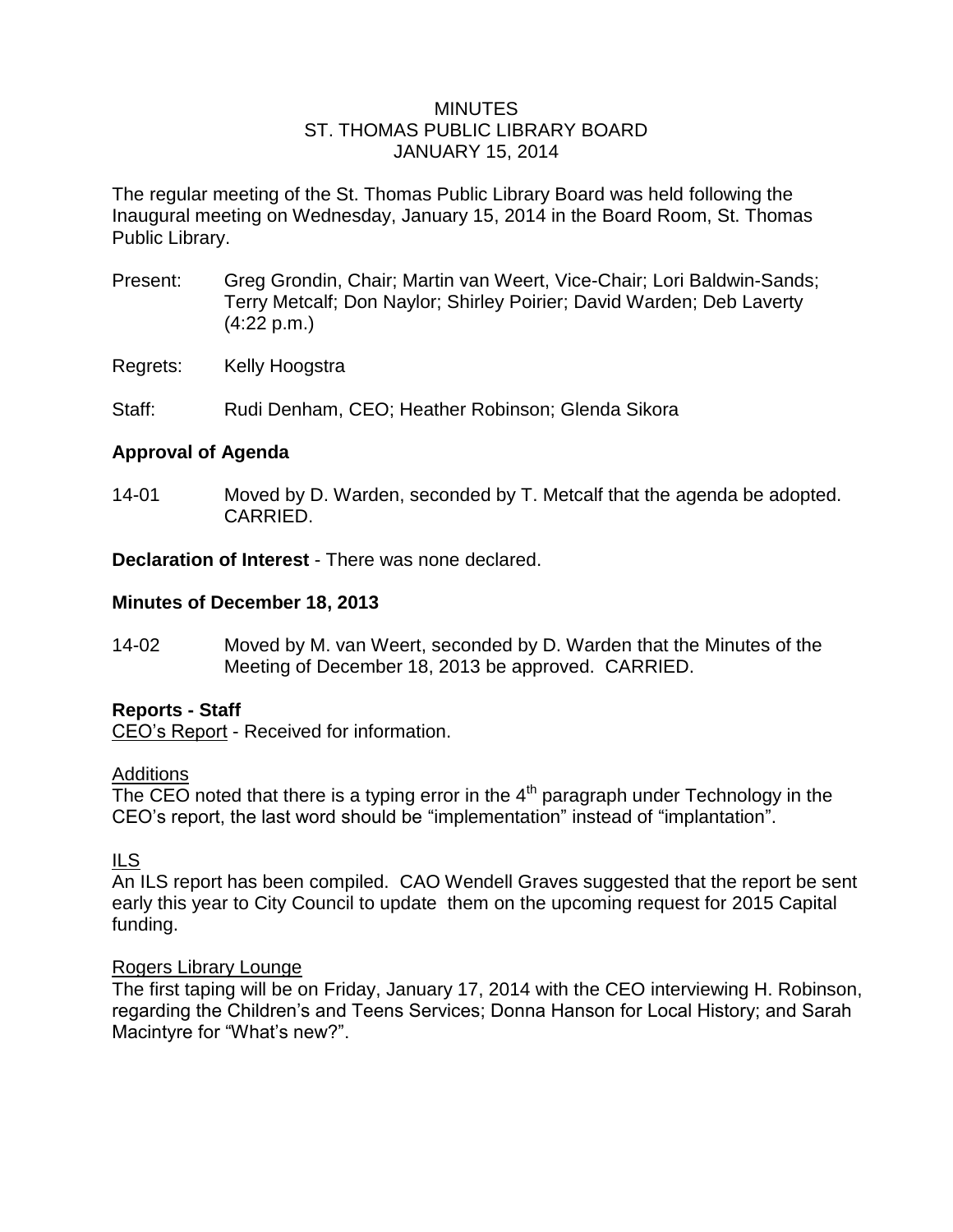### Strategic Plan 2013 - 2017 Public Launch

The CEO advised the Board that an Open House is being planned on February 12 or 19 to discuss our strategic plan with the public. D. Warden advised that he is not available on February 19.

D. Laverty arrived at 4:22 p.m.

SOLS Training Session for CEO Hiring and the Board – Distributed and received for information.

New CEO's being hired do not have a lot of management experience. This webinar is dealing with succession planning, the final one in a series. The webinar is being held in the CEO's office at 6:30 p.m. tonight.

The CEO advised that she will be retiring within the next term of the Board, December 2014 to December 2018.

## **Lori was talking about - Technology in e-services regarding project management in training qualifications??**

Library Activities Public Services Librarian Report - Received for information.

H. Robinson replied to a question regarding the cost of the flat bed scanner in Local History stating that the cost is the same for photocopies and is done on a trust basis.

H. Robinson also replied to a question regarding the suggestion box usage stating that they are being used regularly and are positive to date.

## **Lori was talking about - Wellness Fair, Horton Farmers' Market and Focus Fairview Complex??**

Systems and Public Services Librarian Report – Received for information.

The CEO replied to a question regarding the number of Kobo Readers stating that the Library have 5 Kobo Readers.

Friends Book Sales Report - Received for information.

G. Grondin replied to a question regarding whether a cost analyst has been completed for the Friends shop at the Elgin Mall stating that one has been completed and the Friends are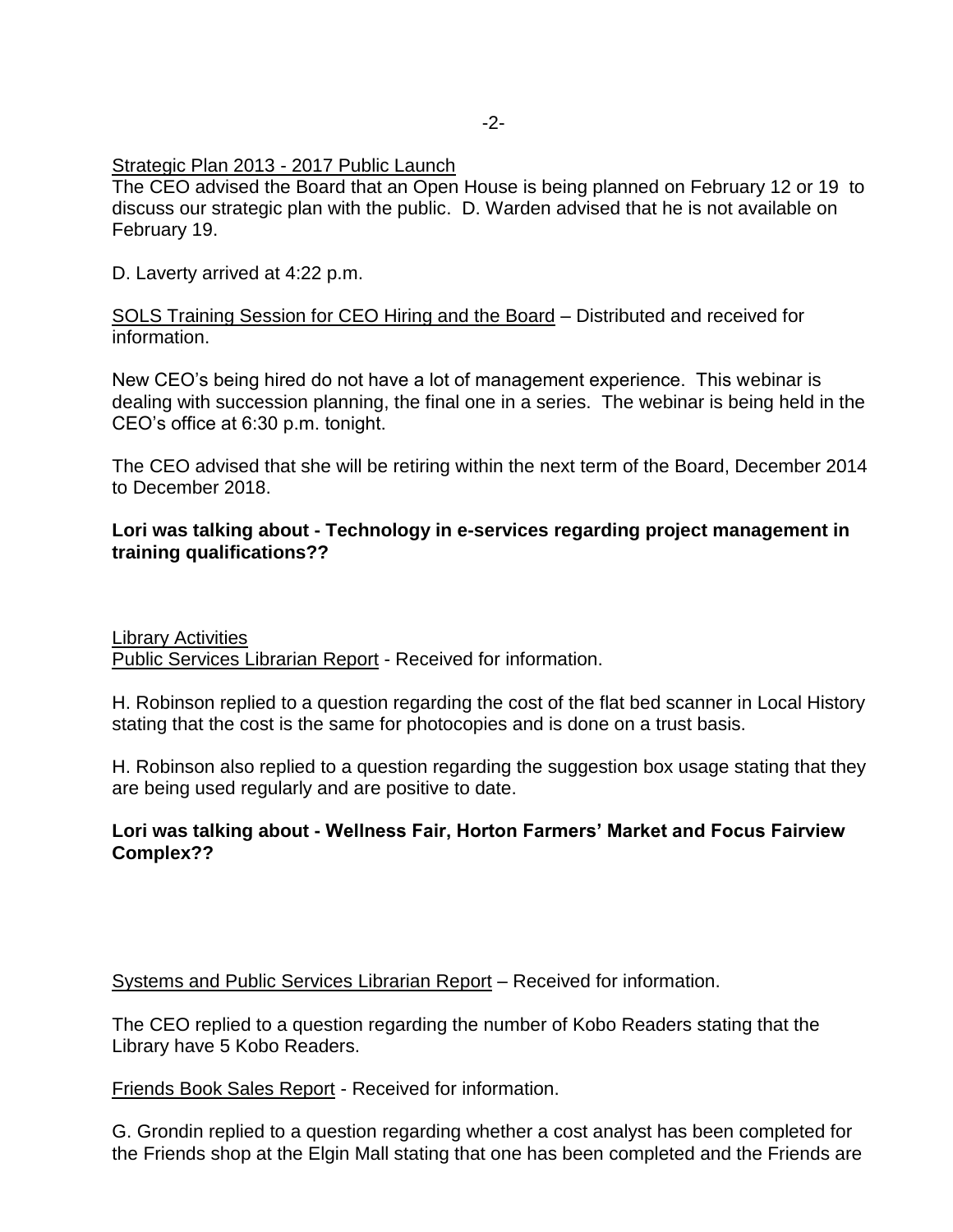-3-

always looking at options. He also replied to a question regarding the cost of renting the Elgin Mall space stating that they pay a charity rate.

The Friends collected approximately \$2,000 from the Horton Farmers' Market and were congratulated on their achievement.

**Statistics** 2013 General Usage Statistics – Received for information.

The CEO reported that usage and DVDs increased over last year. This is fairly standard throughout Ontario public libraries this year. She will provide an in depth analysis for the February, 2014 meeting.

1997 to 2013 General Statistics – Yearly Totals – Received for information.

# **What wasTerry M. asking about?**

# **Reports - Standing Committees**

Finance and Building and Grounds

Finance Committee Meeting – January 9, 2014 – Received for information.

14-03 Moved by T. Metcalf, seconded by D. Warden that the St. Thomas Public Library Board approve the Finance Committee Meeting Minutes of January 9, 2014. CARRIED.

2014 Draft Operating Budget – January 9, 2014 – Received for information.

## **L. Baldwin-Sand questions***?*

14-04 Moved by T. Metcalf*,* seconded by D. Warden That, in accordance with City's budget instructions received January 14, 2014, the draft budget be amended to include a 6.5% increase in utilities, bringing Hydro up to \$53,250, and the total request to \$1,961,050.

That the St. Thomas Public Library Board approve the budget –as amended

# **Recorded Vote**

| Greg Grondin       | Yes |  |
|--------------------|-----|--|
| Martin van Weert   | Yes |  |
| Lori Baldwin-Sands | No. |  |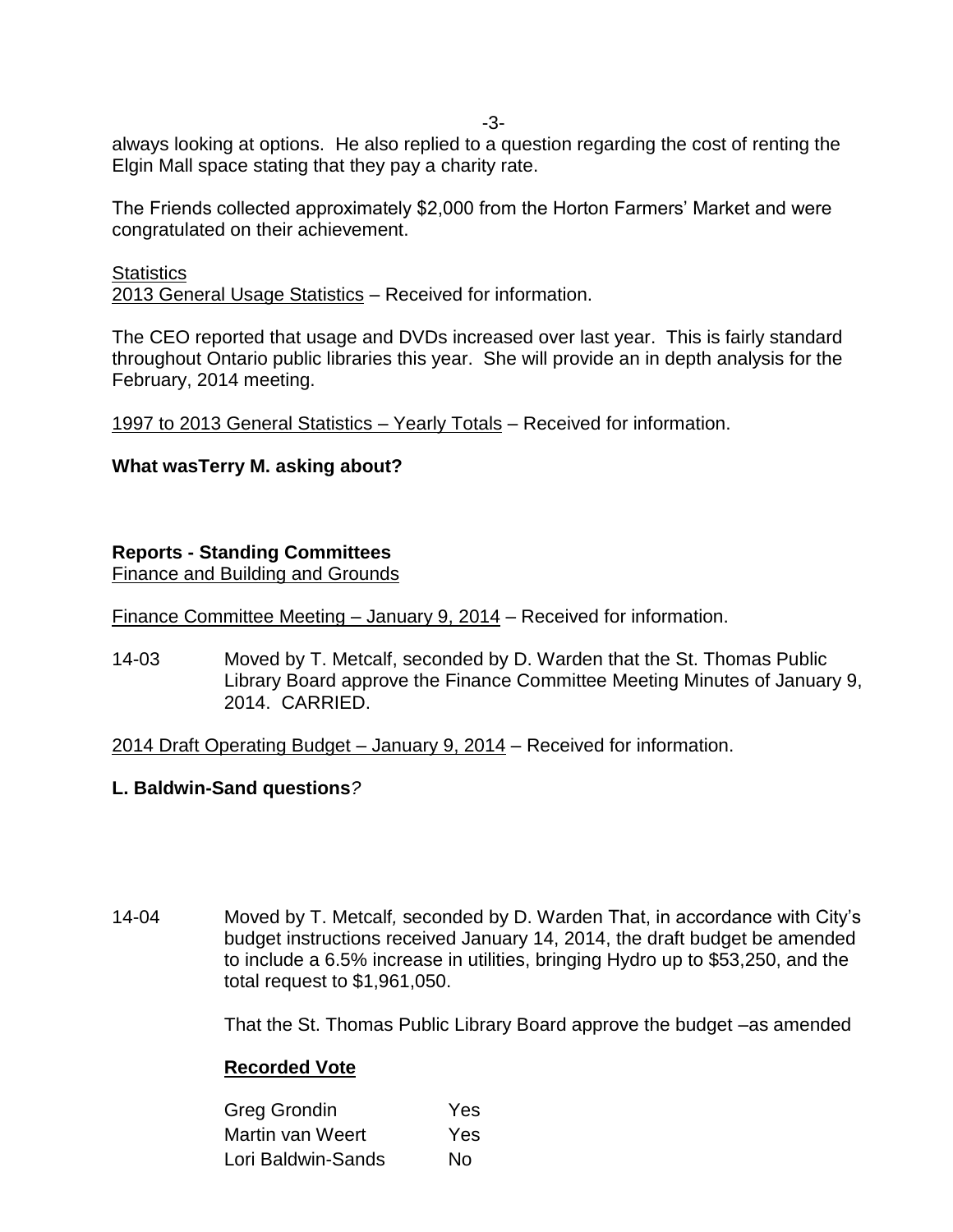|                        | -4-    |  |
|------------------------|--------|--|
| Kelly Hoogstra         | Absent |  |
| Deb Laverty            | Yes    |  |
| <b>Terry Metcalf</b>   | Yes    |  |
| Don Naylor             | Yes    |  |
| <b>Shirley Poirier</b> | Yes    |  |
| David Warden           | Yes    |  |
| CARRIED.               |        |  |

Rinn Trust Transfers – Received for information.

14-05 Moved by T. Metcalf, seconded by D. Laverty that the St. Thomas Public Library Board approve the Rinn Trust Transfer of \$122.69 to the Operating Account of Adult Books – Rinn and \$23.88 to Children's and Teens' Books – Rinn for 2013. CARRIED.

Building Reserve Fund Transfers – Received for information.

14-06 Moved by T. Metcalf, seconded by D. Warden that the St. Thomas Public Library Board approve the Building Reserve Fund – GIC Investment transfers of \$25,000.00 to City of St. Thomas Capital Account for Building Revitalization and \$5,000.00 to City of St. Thomas Capital Account for Timber Wall. CARRIED.

Southern Ontario Library Service – No report.

Personnel and Public Relations – No report.

Federation of Ontario Public Libraries

## **T. Metcalf to provide me with the written report.**

## **Correspondence**

City of St. Thomas – Appointment Confirmation – Received for information.

On behalf of the Board, G. Grondin congratulated Don Naylor regarding his Library Board appointment representing the Thames Valley District School Board.

Ontario Public Library Guidelines – Accreditation – Received for information.

T. Metcalf noted that all the Library administration and staff deserve a huge thank you and credit for the Library's accreditation process.

## **Other Business**